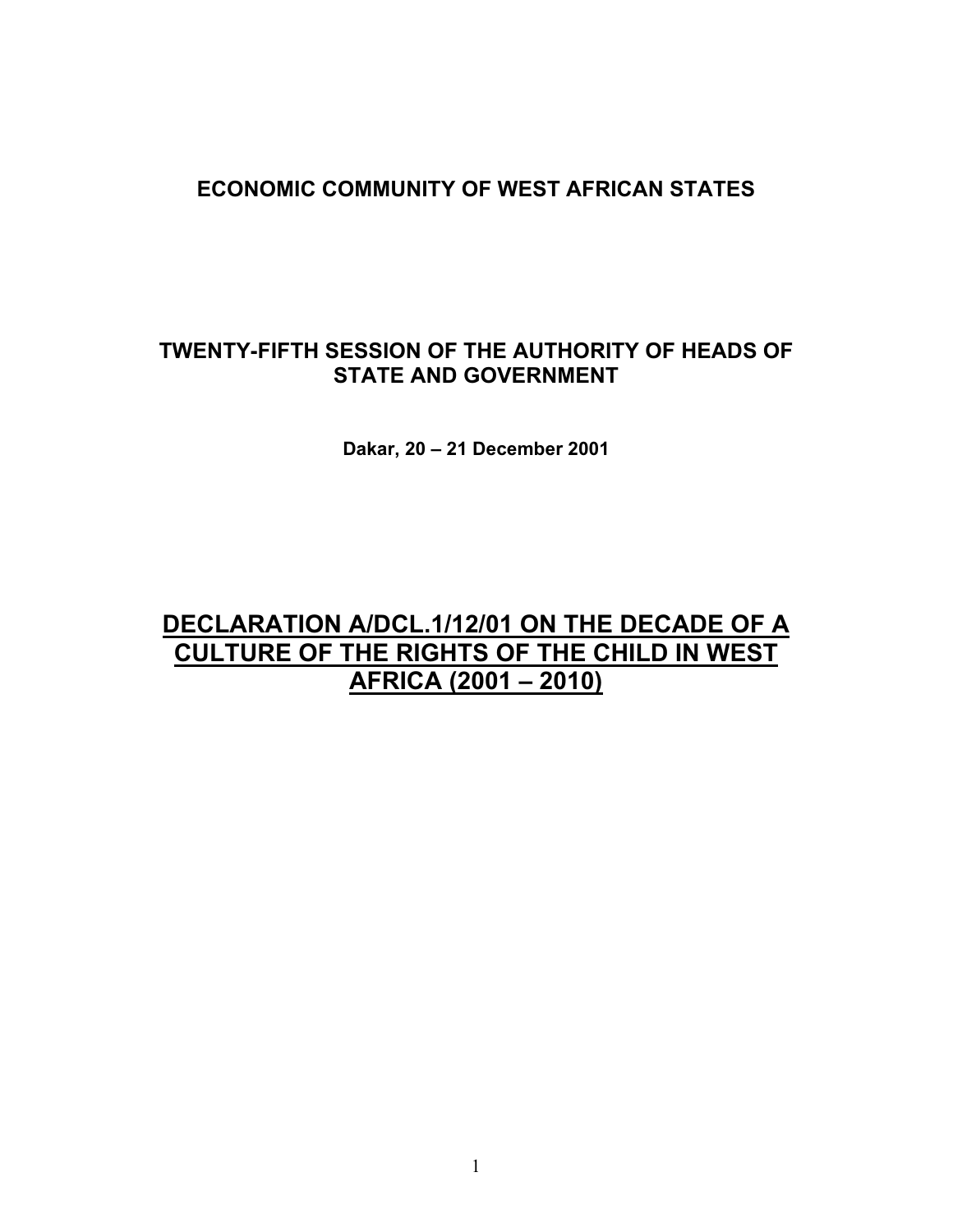#### **WE, THE HEADS OF STATE AND GOVERNMENT OF THE ECONOMIC COMMUNITY OF WEST AFRICAN STATES (ECOWAS),**

**Meeting** in our twenty-first session at Dakar on 20 and 21 December 2001;

**Considering** that twelve years ago, during the World Summit for the Child, the leaders of the entire world gave a common undertaking and launched a pressing appeal to the international community to prepare a better future for every child.

Since then, considerable progress has been achieved in the countries of the ECOWAS sub-region. Thousands of children have been rescued from certain death, the number of children registered in school has greatly increased, numerous and important treaties have been agreed and signed for the protection of the child from exploitation and abuse without, however, achieving the aim of securing a better future for the child. On the whole, the results achieved have fallen below national targets and the commitments made to the international community.

**REAFFIRM, INDIVIDUALLY AND COLLECTIVELY,** our commitment to abide by the terms of the African Charter on the Rights and Welfare of the Child, and the United Nations Convention on the Rights of the Child, the Declaration and Plan of Action of the World Summit.

**REMAIN CONVINCED** that every child has the inalieable right to a better future.

**ARE PARTICULARLY CONCERNED** by the ever-increasing gravity of the situation of children in zones of conflict, of children who stand in need of special protection, and by the suffering of handicapped children.

**UNDERSCORE**, in our capacity as leaders of countries of the ECOWAS zone, and as such, signatories to the Convention on the Rights of the Child, the fact that it is incumbent upon us to protect the rights of every child through actions at national level and through sub-regional, regional and international cooperation.

**ACKNOWLEDGE AND REAFFIRM ALSO**, in our capacity as ECOWAS Heads of State and Government, that it is our responsibility and that of the citizens and families of the civil society, and the regional and sub-regional organizations, to ensure the enforcement of the body of the rights of the child within the ECOWAS sub-region.

**ALSO REAFFIRM**, more than ten years after the adoption and subsequent entry into force of the United Nations Convention on the Rights of the Child, and more than two years after the entry into force of the African Charter on the Rights and Welfare of the Child, our total adherence to the obligations set forth in these instruments.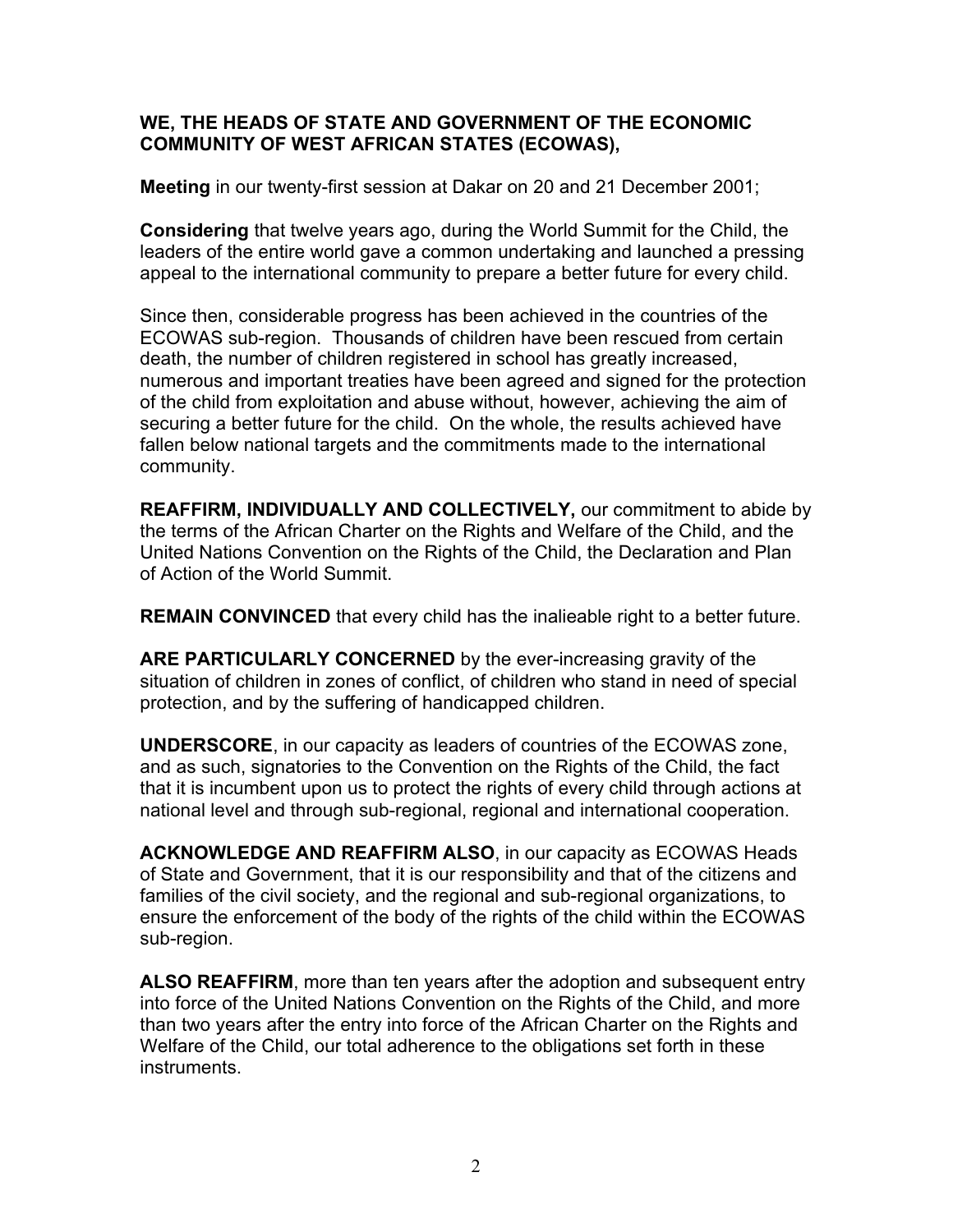**CONVINCED THAT** the African Charter on the Rights and Welfare of Child and the United Nations Convention on the Rights of the Child constitute the basis for an action in favour of the child and that all the rights contained therein are indivisible and must be respected and enforced as such.

**UNDERTAKE** to support and promote the production by our media organizations, using new technologies, of high quality programmes reflecting our realities, culture and vision of the world.

The challenge is to actualise the solemn obligation imposed upon the State by the collective act of adherence to these instruments and by the enforcement of the rights of the African child within the ECOWAS region in particular.

**ACKNOWLEDGE** that the future of our region lies in the welfare of its children and its youth. Investing in the children today is to ensure peace, stability, security, democracy and sustainable development tomorrow. The voice of the youth must be heard. Our children are the actors without whom neither the present not the future can be. They need our total support and commitment today.

#### **RECALLING**:

- The drain on the vital resources for the funding of essential social services caused by indebtedness and structural adjustment programmes, and the weight of poverty on the development of the child, in conjunction with the delay in the implementation of the 20/20 and HIPC initiatives;
- The emergence of fresh challenges, in the form of AIDS, the increased enrolment of children into the armed forces, illegal labour, child trafficking and sexual exploitation of children;
- The constraints created among children of school age by the population explosion, the persistence of gender inequality in schooling and in qualification, the failure to achieve universal nursery and primary school education, and the soaring rate of drop-outs and youths who do not receive the education required;
- The relevance of the objectives of the 1992 Dakar Summit, especially as it relates to maternal mortality rate, malnutrition in the child, access to potable water, adult education, especially for women, prenatal care, consumption of iodine in salt, and vaccination;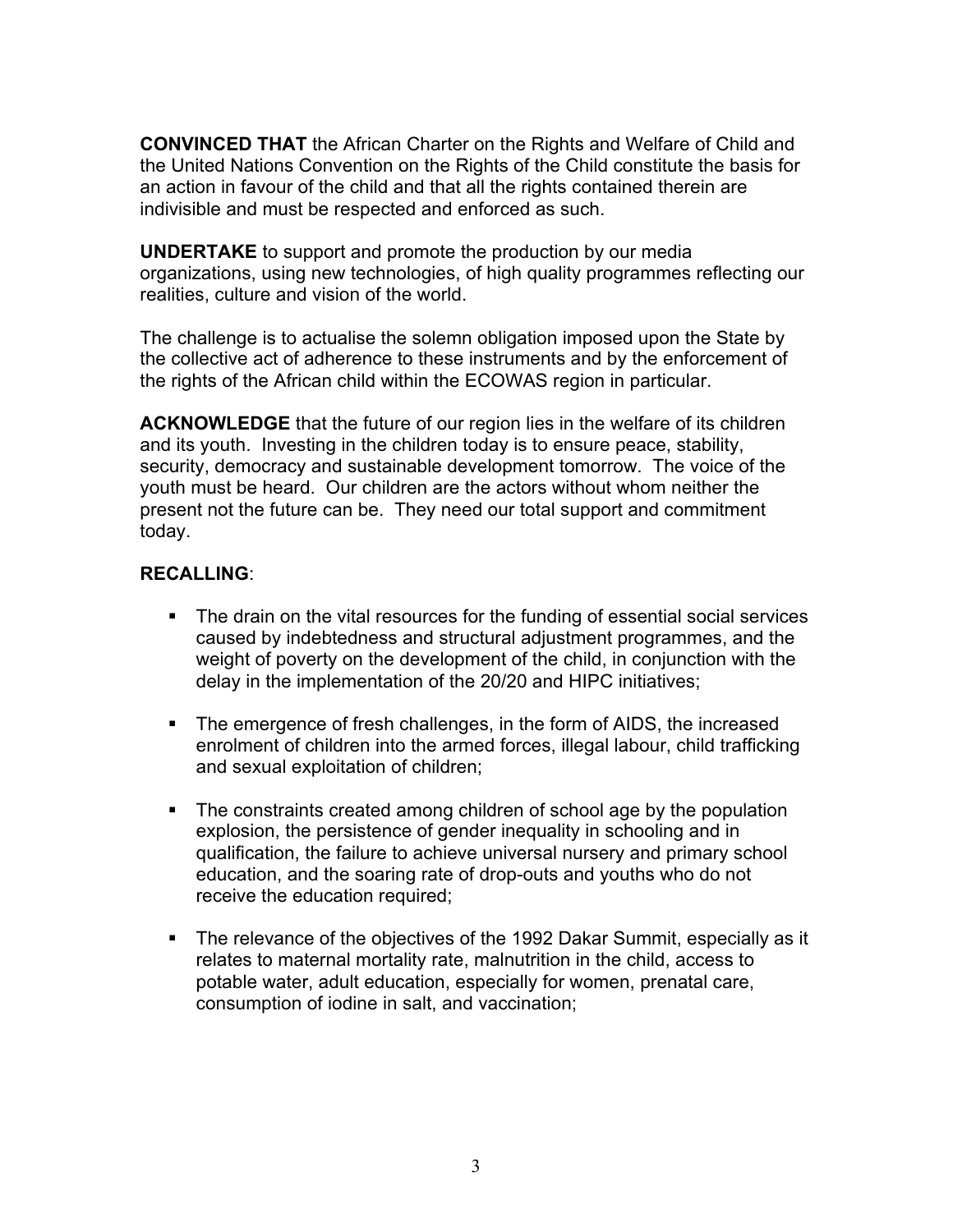#### **INDIVIDUALLY AND COLLECTIVELY PROCLAIM**:

- Our inalienable attachment to the principles embodied in the African Charter on the Rights and Welfare of the Child and to the United Nations Convention on the Rights of the Child;
- Our profound conviction that poverty alleviation begins when we invest in the child;
- That the period from 2001 to 2010 is "**the decade of a culture of the rights of the child**" in the ECOWAS region.

#### **HEREBY UNDERTAKE**:

- To ensure, in the performance of our duties, that we fully discharge our responsibility to give priority to the child in the allocation of resources;
- To support the formulation and effective implementation of plans of action in favour of poverty alleviation in the ECOWAS region, by the application of initiative 20/20, and to support economic and social policies in favour of the child;
- To adopt political, legislative and budgetary measures in favour of social progress as measured by the supply of fundamental needs such as basic education, primary health care, food, water, sanitary conditions, special protection and participation;
- To envisage poverty alleviation from the specific viewpoint of the fight against HIV/AIDS and the supply of the needs of children, and especially orphans, street children, child beggars, child slaves, handicapped children, and child victims of armed conflict;
- To support devolution of power from the centre to local government areas and communities, whilst ensuring their direct involvement in the provision of basic social services such as primary health care, access to basic education, access to potable water and sanitary conditions, transportation, reception and reinsertion of children in difficulty.

**UNDERTAKE** to promote within our States the emergence of an information ethic, to facilitate the promotion of a code of ethics by representative professional organizations, and to eliminate corruption as well as political, religious and financial pressure on information and communications professionals;

**UNDERTAKE ALSO** to work towards the liberalization of the airwaves in order to ensure maximum utilisation of the potentials offered by public and private radio and television broadcasting;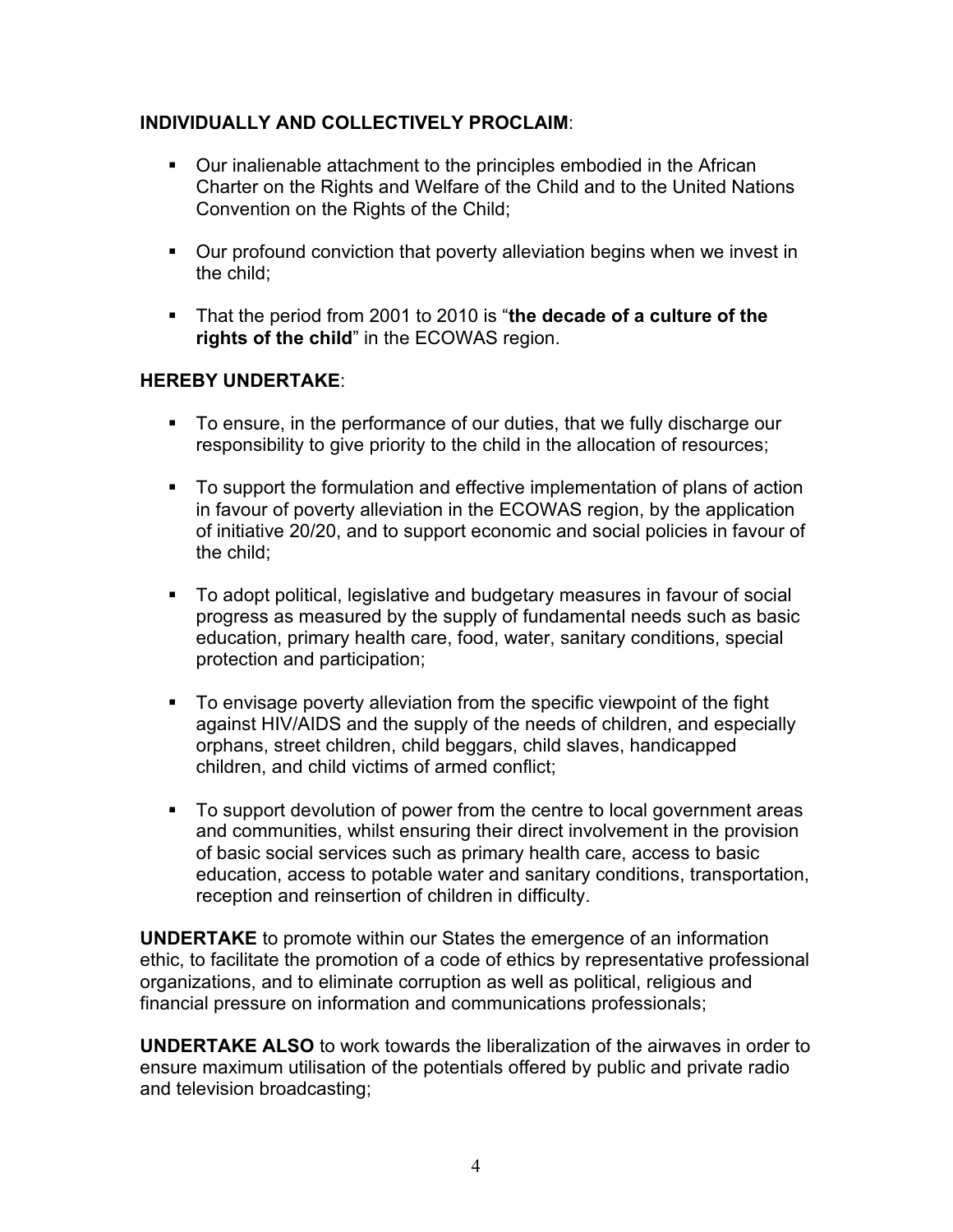**REAFFIRM** our determination to assist the media establishments to acquire new technologies and contribute to the formulation of coherent media training policies, adapted to the new regional media environment, in order to enable them to be better equipped to assume their responsibilities in the promotion and achievement of the ideals and objectives of ECOWAS;

**URGE** the West African media and communications practitioners to participate actively in the efforts to establish a culture of peace, ensure respect for individual differences, promote the spirit of tolerance, rejection of terrorism and all other forms of violence;

**REAFFIRM** our desire to establish independent communications regulatory bodies in the Member States of the sub-region;

**REITERATE AND REAFFIRM** our resolve to take all necessary measures to accelerate and ensure effective realization of the aims and objectives of ECOWAS, especially those relating to the news media, social communication and protection of media practitioners;

**DIRECT** the Executive Secretariat to monitor the implementation of this Declaration and present reports thereof on a regular basis to the Ministers of Information.

#### **DONE AT DAKAR THIS 21ST DAY OF DECEMBER 2001 IN A SINGLE ORIGINAL, IN THE ENGLISH, FRENCH AND PORTUGESE LANGUAGES ALL TEXTS BEING EQUALLY AUTHENTIC**

**H.E. Mathieu KEREKOU H.E. Blaise COMPAORE**<br>
President of the Republic of BENIN Fresident of FASO President of the Republic of BENIN

…………………… …………………………

Chairman of the Council of Ministers

**H.E. Jose Maria Pereira NEVES**<br> **H.E. Abou Drahamane SANGARE**<br>
Minister of Foreign Affiars, For and on behalf Prime Minister and Head of Government of Minister of Foreign Affiars, For and on behalf<br>The Republic of CAPE VERDE<br>of the President of the Republic of COTE of the President of the Republic of COTE D'IVOIRE

………………………….. ……………………………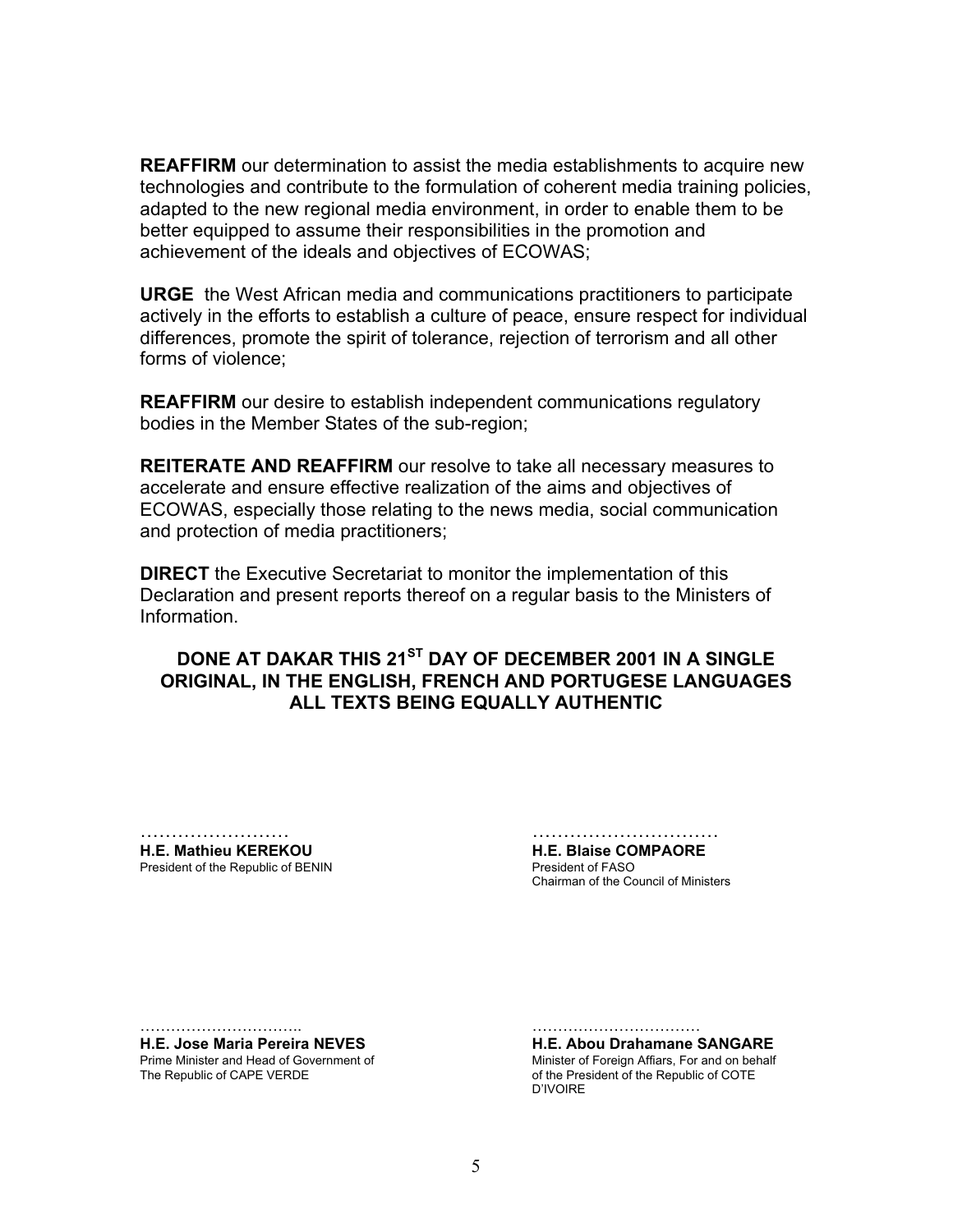……………………….. …………………………… President of the Republic of GAMBIA

**H.E. John Agyekum KUFUOR**<br>President of the Republic of GHANA

GUINEA

……………………… ……………………………

**H.E. Koumba Yala Kobde NHANCA**<br> **Prime Minister of the Republic of H.E. Koumba Yala Kobde NHANCA**<br> **President of the Republic of SUINEA BISSAU** President of the Republic of GUINEA BISSAU

…………………….. ……………………….

For and on behalf of the President Of the Republic of LIBERIA

**H.E. Monie R. CAPTAN H.E. Alpha Oumar KONARE**<br>Minister of Foreign Affairs, **H.B. Alpha Oumar KONARE**<br>President of the Republic of MALI President of the Republic of MALI

# …………………….. ……………………….

**H.E. MINDAOUDOU Aichatou (Mme)** Minister of Foreign Affairs For and on behalf of the President of The Armed Forces of The Armed Forces of The Armed Forces of The Republic of NIGERIA The Republic of NIGER

President and Commander-in-chief of<br>The Armed Forces of the Federal